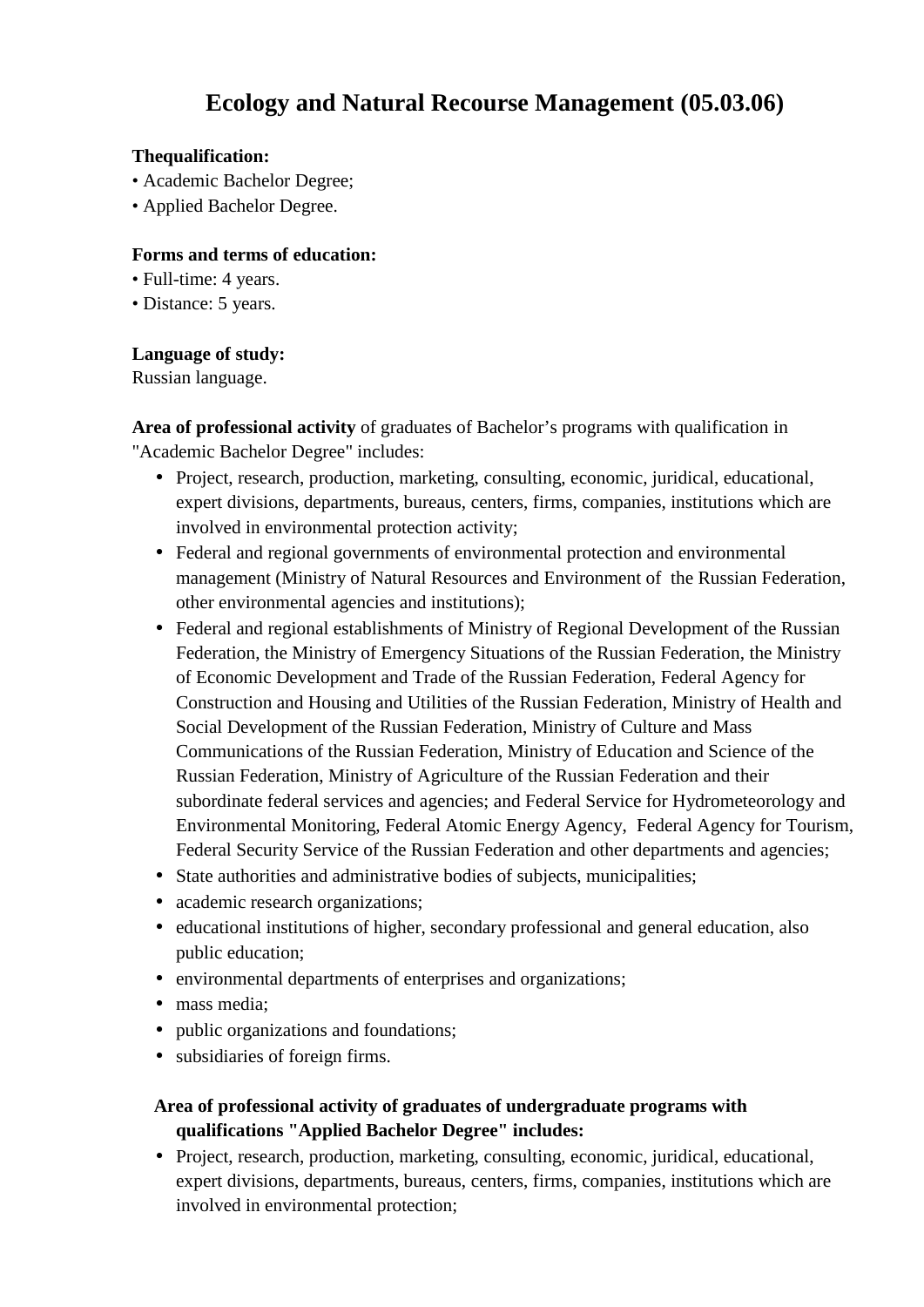- Regional bodies of environmental protection and environmental management departments and agencies;
- services for hydrometeorology and environmental monitoring, ecological safety and environmental political services, environmental monitoring system services, industrial environmental services and local authorities, chemical laboratories, farms, bodies of protected areas of different levels of subordination, environmental management and other departments and institutions;
- environmental departments of enterprises and organizations;
- educational institutions of higher, secondary professional and general education, also public education;
- mass media:
- organizations and foundations.

**Objects of professional activity** of graduates of undergraduate programs with qualifications in"Academic Bachelor Degree" are natural, anthropogenic, natural-economic, ecological and economic, industrial, social, public territorial systems and structures at global, national, regional and local levels, as well as governmental planning, control, monitoring, expertise of environmental components of all forms of economic activity; education, education and health, demographic changes, sustainable development.

## **Objects of professional activity of graduates of undergraduate programs with qualification in "Applied Bachelor Degree" are:**

- engineering and environmental systems;
- enterprise for production of remediation works and creation of cultural landscapes, work with conservation of agricultural settlement, recreation systems, agricultural landscapes;
- monitoring systems and treatment facilities to prevent and eliminate environmental pollution;
- means and methods that are used to reduce emissions into the environment;
- drafting of documentation in the field of environmental management, environmental safety, holding activities to protect environment from adverse impacts, rational nature use.

# **Professional activities which prepare graduates with undergraduate qualification "Academic Bachelor Degree" are prepared for:**

- research activities:
- design and production activities;
- audit activities;
- organizational and management activities;
- pedagogical activities.

# **Types of professional activities which graduates with undergraduate qualification "Applied Bachelor"are prepared for:**

- production and technology;
- production, control and audit.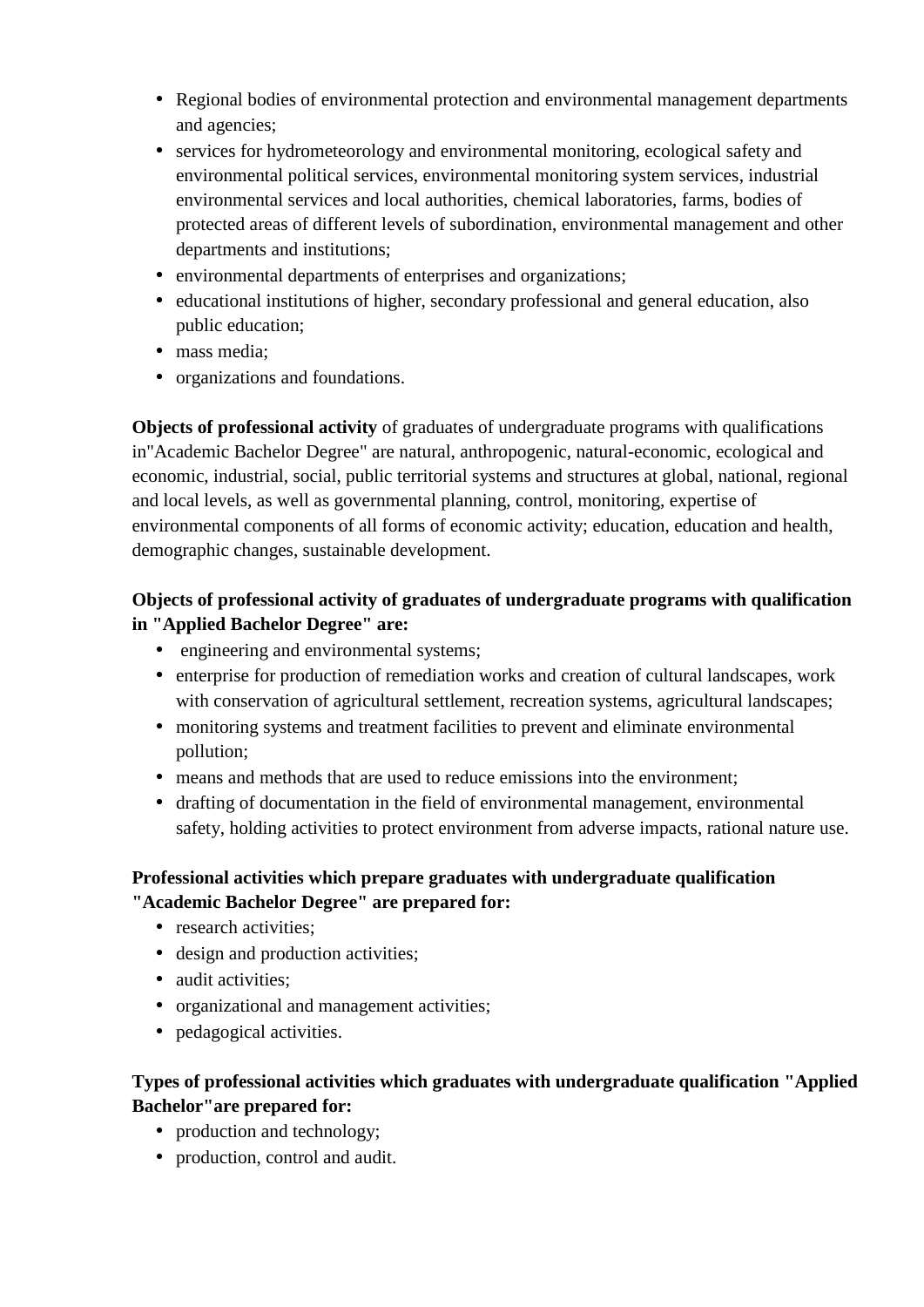Graduate with qualifications "**Academic Bachelor Degree**" according to the type (types) of professional activity will be ready to solve **the following professional tasks:**

## **Research activities:**

- participation in conduction of scientific research in the field of ecology, environmental protection in academic institutions and universities under the guidance of professionals and skilled researchers, including:
	- carrying out laboratory researches;
	- collecting and primary materials processing.

## **Design and production activities:**

- collection and processing of primary documentation for assessment of impacts on environment;
- participation in design of standard measures for environmental protection;
- design and expertise of socio-economic and economic activities in implementation of projects;
- practical recommendations for environmental protection.

# **Control and revision of activities:**

- Preparation of documentation for environmental assessment of various types of project analysis;
- participation in the control and revision work, environmental audits;

# **Organizational and managerial activities:**

- participation in the work of administrative management bodies;
- ensuring environmental safety of national economy and other spheres of human activity;

# **pedagogical activity:**

training and educational work at educational institutions.

Graduates with qualification in "Applied Bachelor Degree" according to the type (types) of professional activity will be ready to solve **the following professional tasks:**

# **Production and technological activities:**

- define level of influence of the most important objects and types of economic activities on environment and population; identification of sources, types and scale of anthropogenic impact;
- conducting chemical analysis level of emissions into environment;
- studying disasters and their consequences, ways for elimination of environmental disasters;
- environmental rehabilitation of natural geosystems; development of landscape design of rural settlements, development of recreational areas;
- providing reliable environmental information for various economic sectors;

# **Production and control and revision of work:**

- conduction of environmental control in organizations and providing regulatory water-air regime for reclamation area ;
- preparation of documentation for ecological expertise for various types projects;